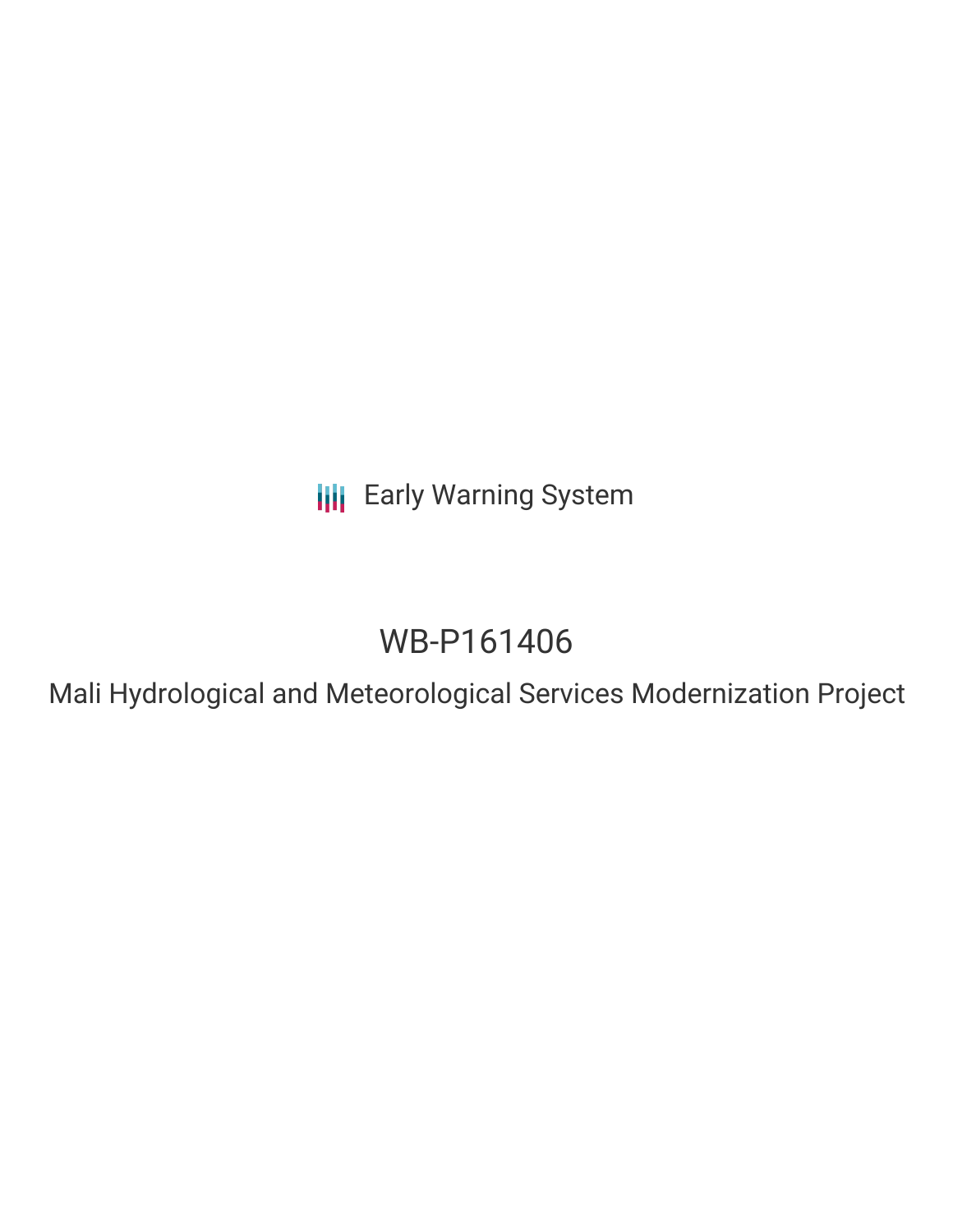

### Early Warning System Mali Hydrological and Meteorological Services Modernization Project

### **Quick Facts**

| <b>Countries</b>              | Mali                 |
|-------------------------------|----------------------|
| <b>Financial Institutions</b> | World Bank (WB)      |
| <b>Status</b>                 | Proposed             |
| <b>Bank Risk Rating</b>       | B                    |
| <b>Borrower</b>               | Government of Mali   |
| <b>Sectors</b>                | Water and Sanitation |
| <b>Project Cost (USD)</b>     | $$25.25$ million     |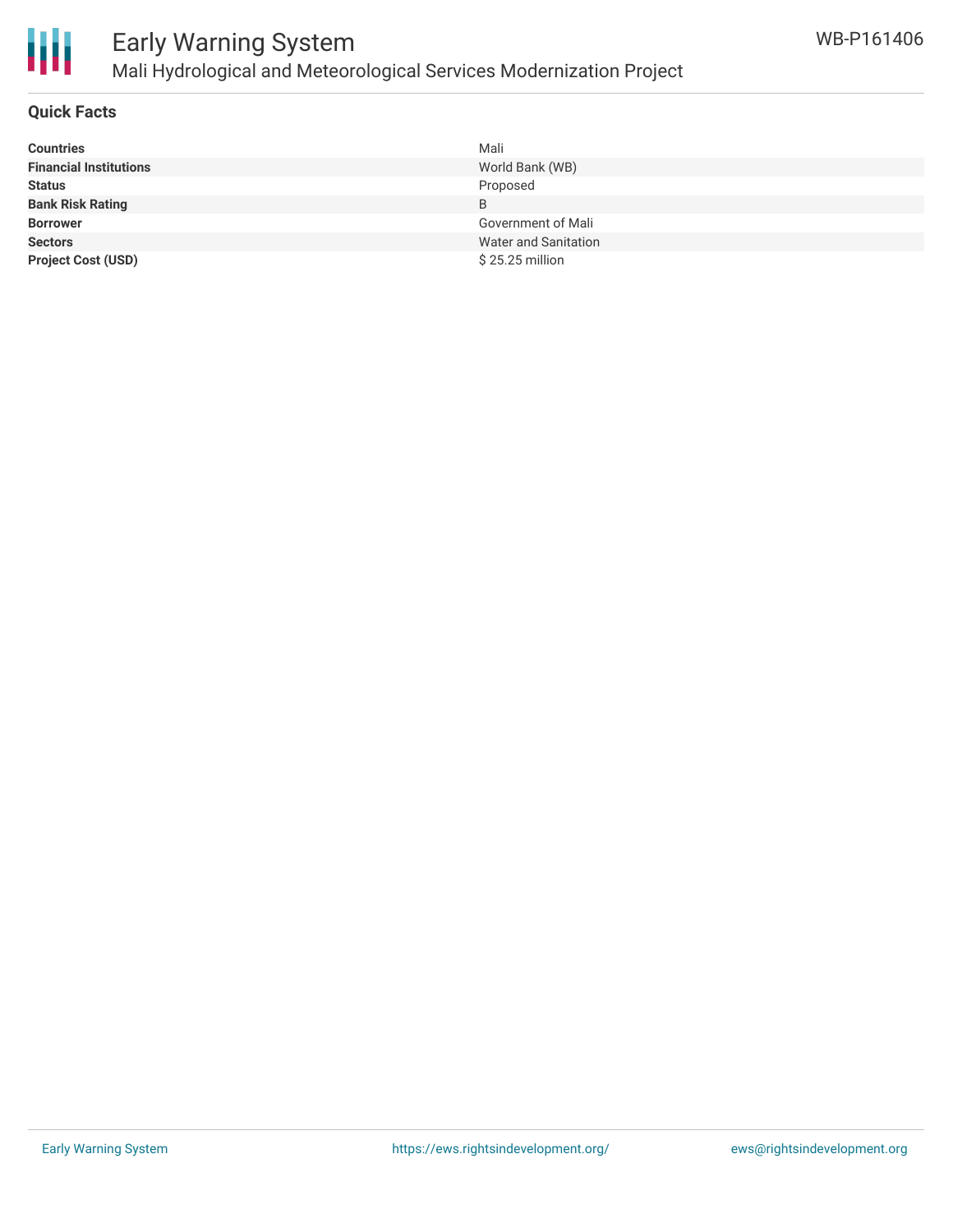

### **Project Description**

The proposed Project Development Objective (PDO) is to improve the country's hydro-meteorological, early warning and response systems and services in targeted areas.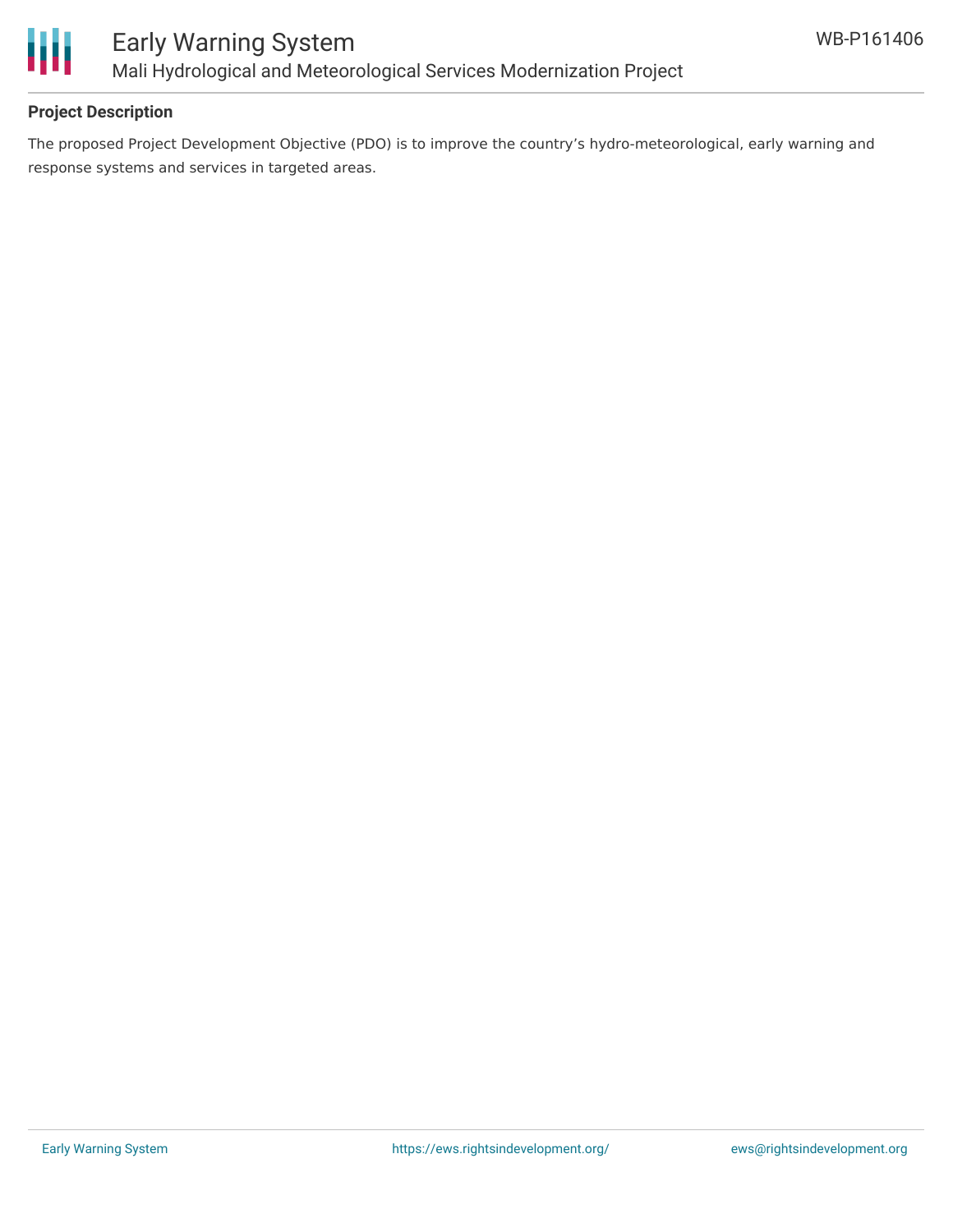

### Early Warning System Mali Hydrological and Meteorological Services Modernization Project

### **Investment Description**

World Bank (WB)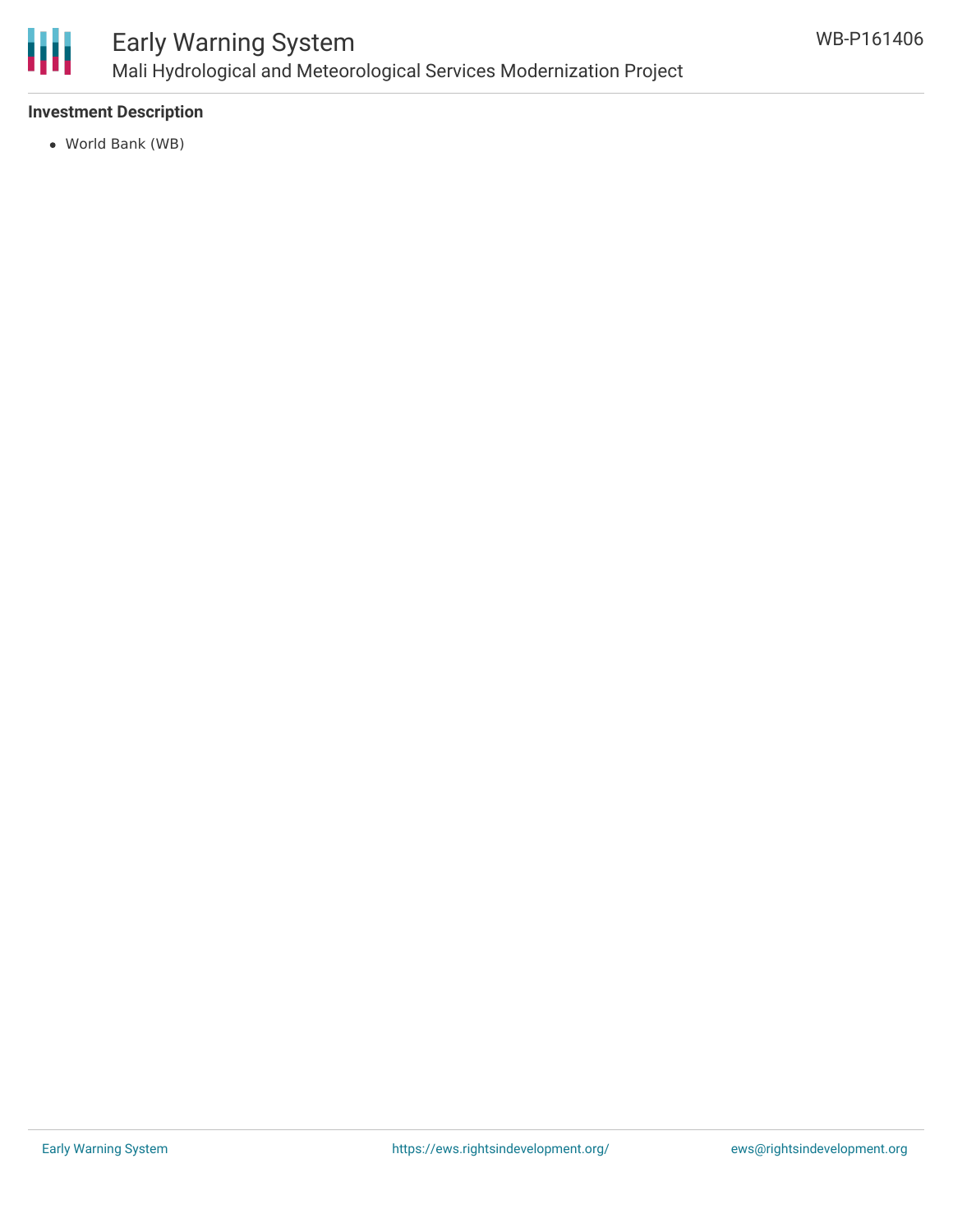

### **Contact Information**

Ministry of Security and Civil Protection (MSPC) - Directorate-General for Civil Protection (DGPC) Seydou Doumbia Director General doumbiaseydo2005@yahoo.fr

ACCOUNTABILITY MECHANISM OF WORLD BANK

The World Bank Inspection Panel is the independent complaint mechanism and fact-finding body for people who believe they are likely to be, or have been, adversely affected by a World Bank-financed project. If you submit a complaint to the Inspection Panel, they may investigate to assess whether the World Bank is following its own policies and procedures for preventing harm to people or the environment. You can contact the Inspection Panel or submit a complaint by emailing ipanel@worldbank.org. You can learn more about the Inspection Panel and how to file a complaint at:

http://ewebapps.worldbank.org/apps/ip/Pages/Home.aspx.